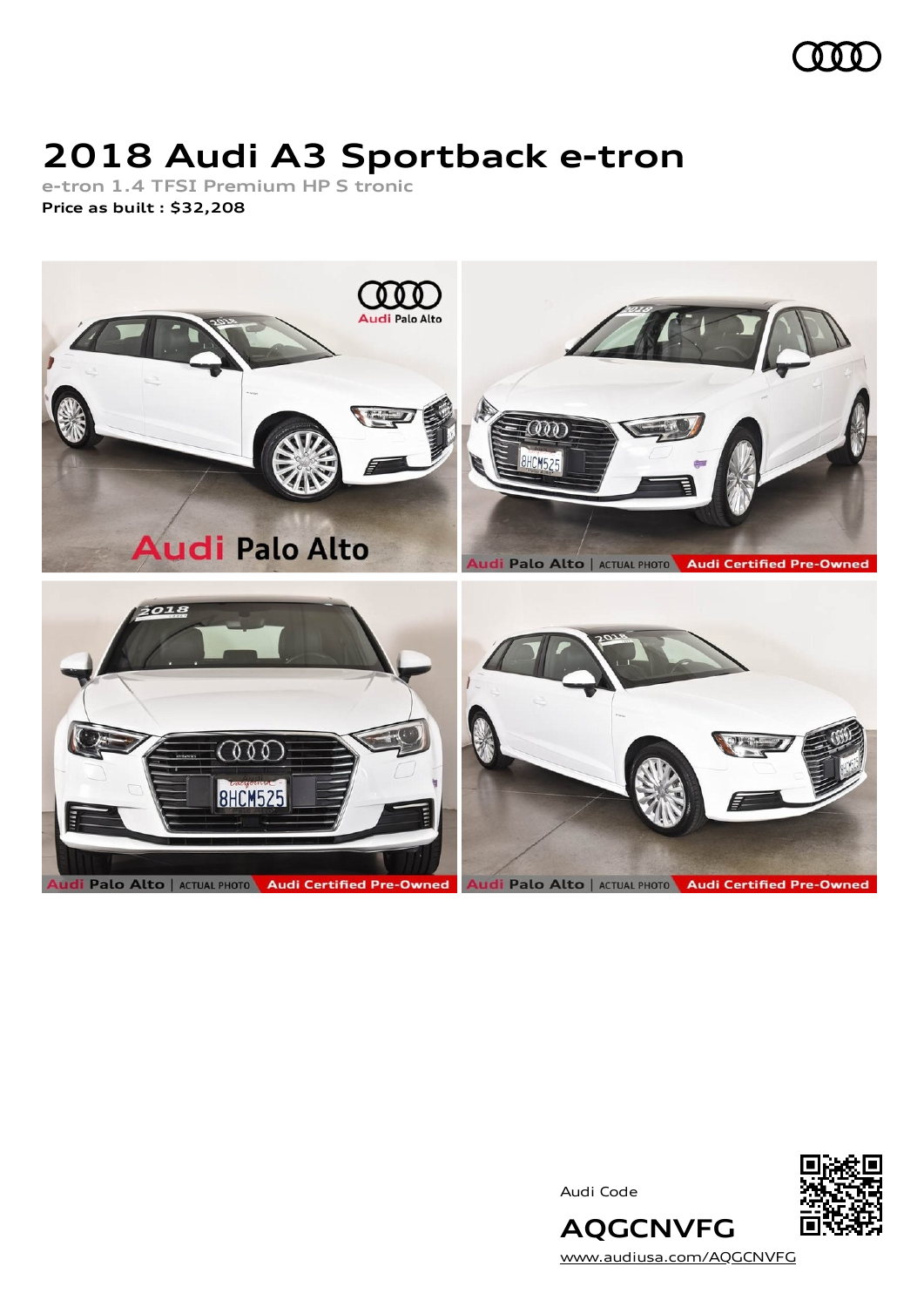## **Summary**

#### **Audi 2018 Audi A3 Sportback e-tron** e-tron 1.4 TFSI Premium HP S tronic

**Price as buil[t](#page-9-0)** \$32,208

### **Exterior colour**

Ibis White

### **Interior colour**

| Seats     | Black |
|-----------|-------|
| Dashboard | Black |
| Carpet    | Black |
| Headliner | Black |



### **Further Information**

| Warranty        | No           |
|-----------------|--------------|
| Mileage         | 19,726 miles |
| Type of vehicle | Used car     |

### **Audi Code** AQGCNVFG

**Your configuration on www.audiusa.com** [www.audiusa.com/AQGCNVFG](https://www.audiusa.com/AQGCNVFG)

**Commission number** 571c86530a0e09a903e6

### **Technical Specifications**

| Engine type                  | Four-cylinder                                 |
|------------------------------|-----------------------------------------------|
| stroke                       | Displacement/Bore and 1,395/74.5 x 80.0 cc/mm |
| Torque                       | 258 (combined output) lb-ft@rpm               |
| Top track speed              | 130 mph mph $1$                               |
| Acceleration (0 - 60<br>mph) | 7.6 seconds seconds                           |
| Recommended fuel             | Premium                                       |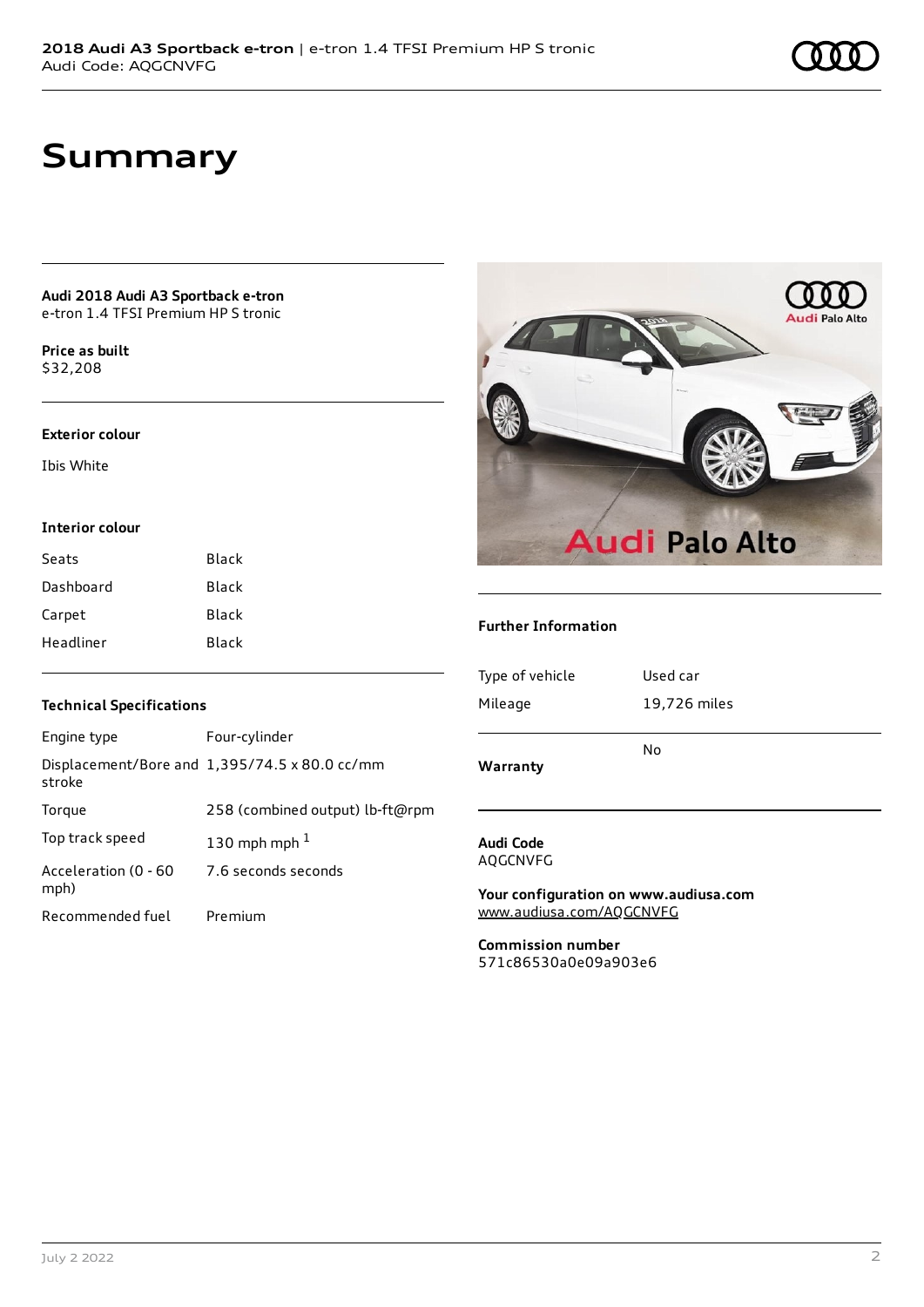# **Equipment**

Ibis White

Audi smartphone interface including Apple CarPlay™ and Google™ Android Auto™ for compatible devices

Audi virtual cockpit (12.3" LCD full digital instrument cluster with up to three visual modes: Infotainment and Classic. S, RS and R8 models also offer Sport mode)

MMI® Navigation plus

MMI® Radio plus with ten speakers and single CD player with MP3 playback capability

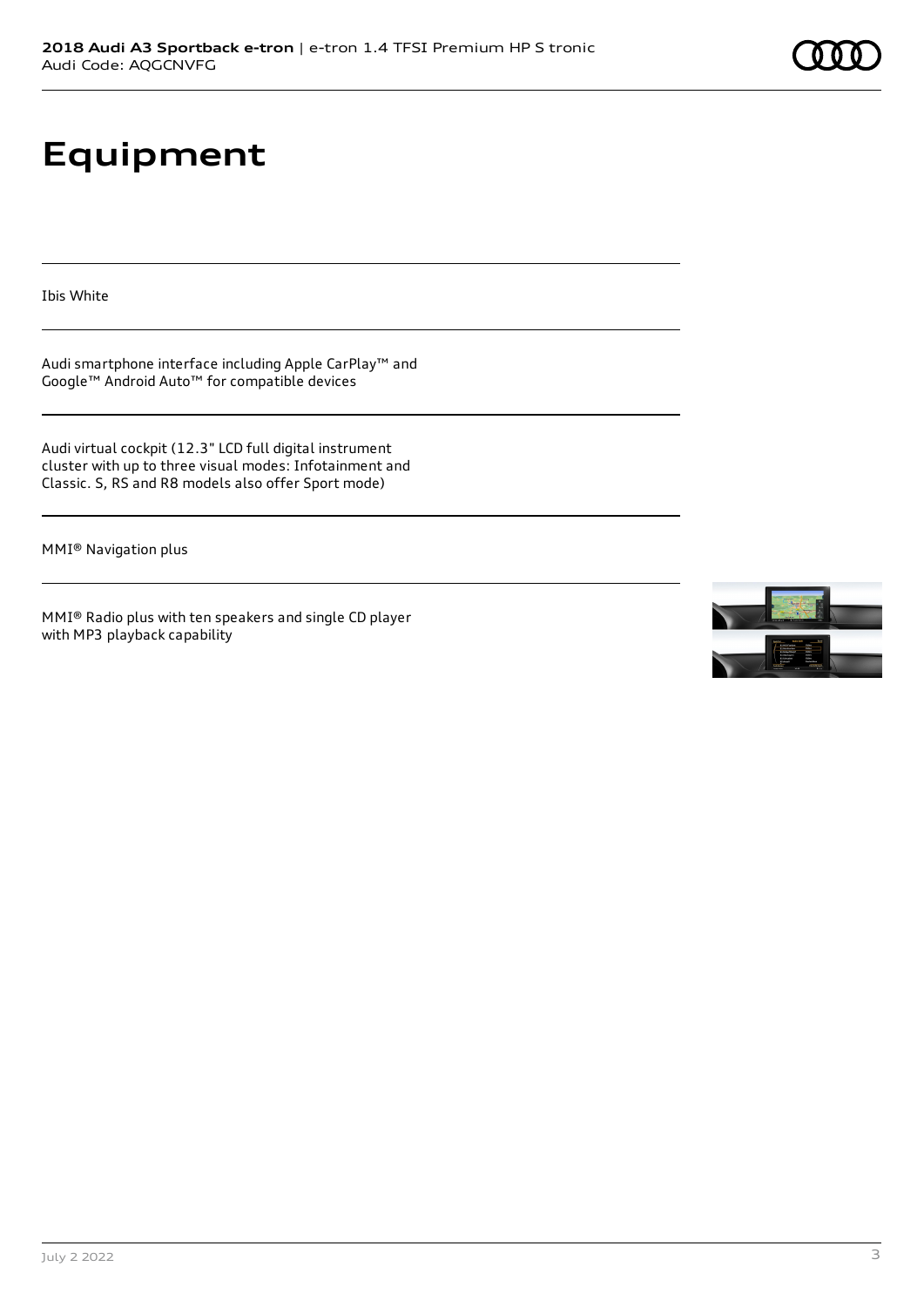# **Standard features**

### **Safety and Security**

| 4UB   | Driver and front-passenger advanced airbags                         |
|-------|---------------------------------------------------------------------|
| 1AP   | Electronic Stability Control (ESC) with<br>traction control (ASR)   |
| UH1   | Electromechanical parking brake                                     |
| 8T2   | Cruise control with coast, resume and<br>accelerate features        |
| 6Y8   | Top track speed of 155 mph                                          |
| 4H3   | Integrated child door locks in rear doors                           |
| 1 N 3 | Electromechanical power steering                                    |
| 73C   | e-tron <sup>®</sup> charging cable                                  |
| 7K6   | Tire-pressure monitoring system                                     |
| 4X4   | Rear-passenger thorax side airbags                                  |
| 8N6   | Rain/light sensor for automatic windshield<br>wipers and headlights |
| 413   | Audi advanced key-keyless start, stop and<br>entry                  |
| 3B7   | Lower Anchors and Tethers for Children<br>(LATCH) in rear seats     |
|       |                                                                     |

### **Exterior**

| 0P <sub>0</sub> | Dual exhaust outlets with chrome tips                    |
|-----------------|----------------------------------------------------------|
| 6XD             | Power-adjustable heated exterior side<br>mirrors         |
| 1S1             | Car jack                                                 |
| 9T1             | Heated windshield washer nozzles                         |
| 513             | Tailgate roof spoiler                                    |
| 0 <sub>N4</sub> | 4-link rear suspension                                   |
| 8IH             | Xenon plus headlights with LED daytime<br>running lights |
| 8TB             | Rear fog lights                                          |

### **Exterior**

| H7K  | 17" 225/45 all-season tires                       |
|------|---------------------------------------------------|
| 8SK  | LED taillights                                    |
| 4KC  | Side and rear windows in heat-insulating<br>glass |
| 47F  | Black trim around exterior side windows           |
| CT 7 | 17" 15-spoke-turbine design wheels                |

### **Interior**

| QJ1              | Aluminum interior package (climate control<br>vent and door handle surrounds, mirror and<br>window control trims) |
|------------------|-------------------------------------------------------------------------------------------------------------------|
| 3FB              | Panoramic sunroof                                                                                                 |
| 7M9              | Illuminated Aluminum door sill inlays                                                                             |
| 6NO              | Black cloth headliner                                                                                             |
| 9AK              | Dual-zone automatic climate control                                                                               |
| 4L2              | Manual-dimming interior rear view mirror                                                                          |
| QQ4              | Ambient LED interior lighting package                                                                             |
| 1XW              | Three-spoke multifunction steering wheel                                                                          |
| 6E3              | Front center armrest                                                                                              |
| 7F9              | Leather-wrapped gear selector                                                                                     |
| 3 <sub>NU</sub>  | Load-through facility                                                                                             |
| 7HA              | Cloth interior on doors                                                                                           |
| N4M              | Leather seating surfaces                                                                                          |
| 4A3              | <b>Heated front seats</b>                                                                                         |
| 5 <sub>M</sub> A | Micrometallic Silver inlays                                                                                       |
|                  |                                                                                                                   |

### **(1/2)**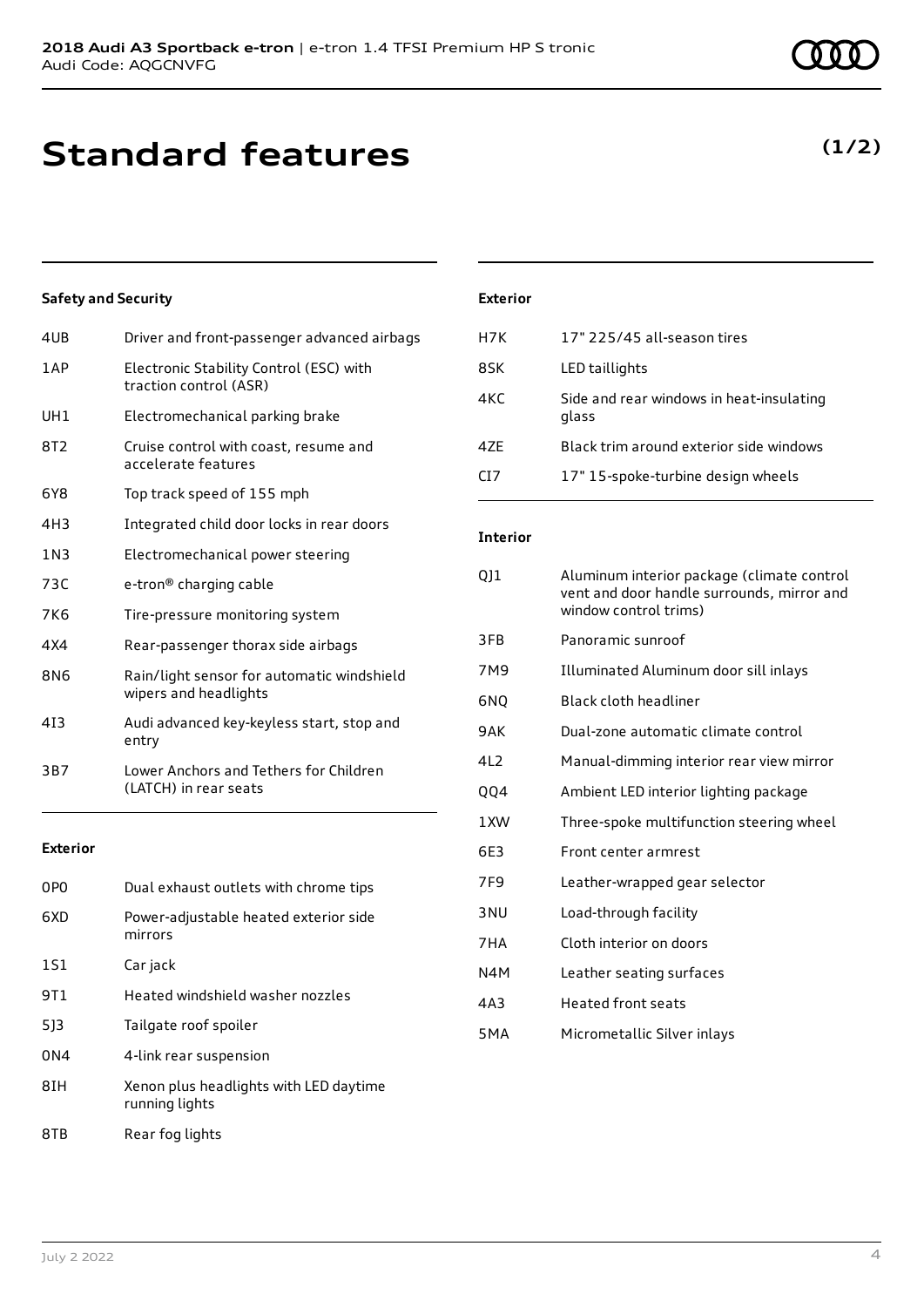**(2/2)**

# **Standard features**

### **Infotainment and Driver Assistance**

| 6K2             | Audi pre sense® front with pedestrian<br>protection |
|-----------------|-----------------------------------------------------|
| 2H <sub>6</sub> | Audi drive select                                   |
| 7W1             | Audi pre sense <sup>®</sup> basic                   |
| KA <sub>2</sub> | Rear view camera                                    |
| 9VD             | Audi sound system                                   |
| OV3             | SiriusXM® Satellite Radio                           |
|                 |                                                     |

9ZX BLUETOOTH® wireless technology preparation for compatible devices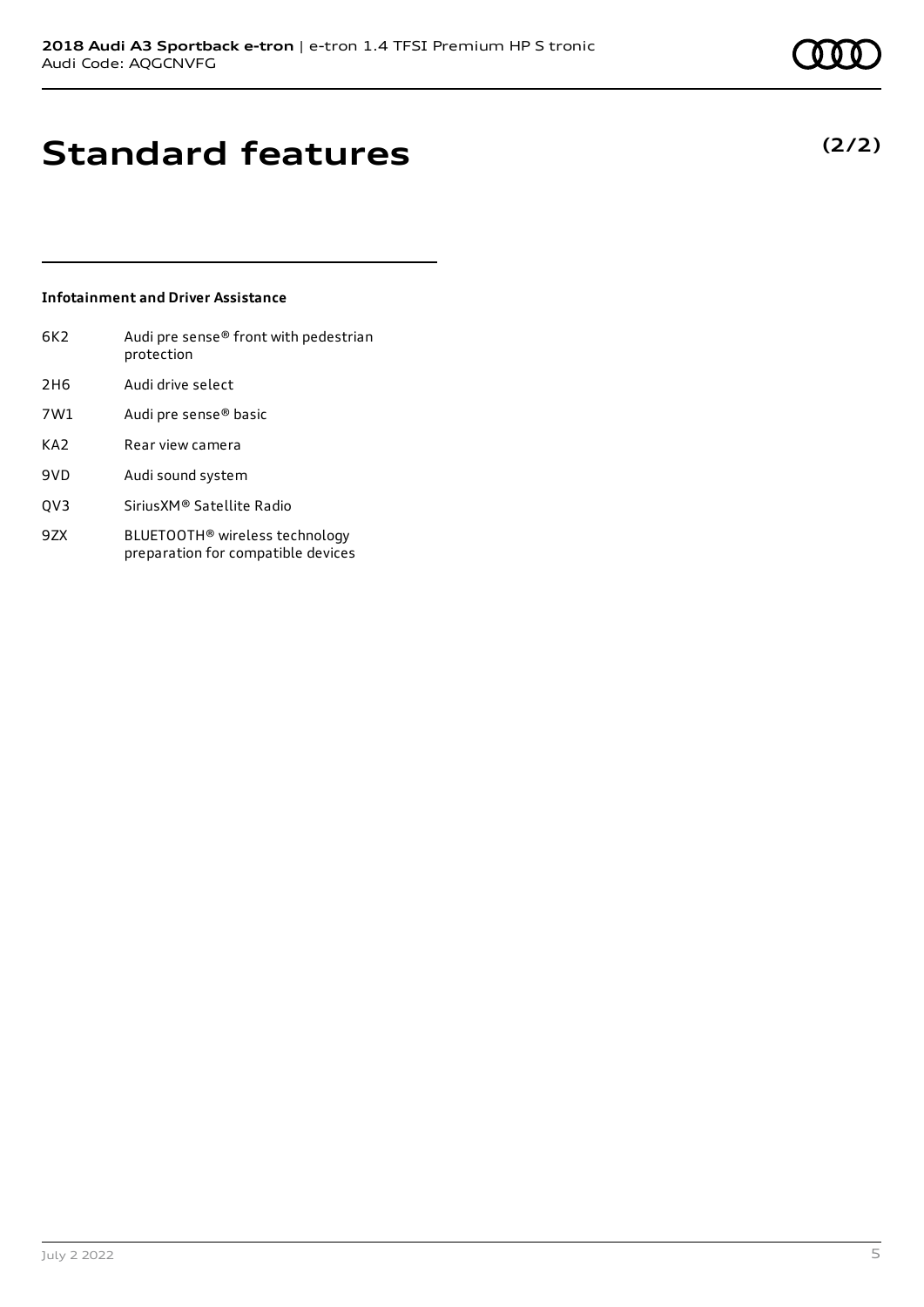# **Dealer remarks**

Recent Arrival! Audi Connect PRIME & PLUS 6 Month Trial, Audi Virtual Cockpit, Radio: Audi MMI Navigation Plus w/MMI Touch, Smartphone Interface, Technology Package.

Certified. Clean CARFAX. CARFAX One-Owner. Odometer is 6291 miles below market average!

Awards:

\* 2018 KBB.com 10 Most Awarded Brands Audi Certified pre-owned Details:

\* Vehicle History

\* Roadside Assistance

\* Limited Warranty: 12 Month/Unlimited Mile beginning after new car warranty expires or from certified purchase date

\* Includes 24/7 Roadside Assistance emergency towing, collision, jump start, flat tire change, emergency fuel service, lock-out service, extrication service, Audi assist, CARFAX Vehicle History Report and SiriusXM satellite radio complimentary 90 day subscription. If Audi New Vehicle Limited Warranty (NVLW) coverage remains at time of CPO purchase, CPO Limited Warranty Coverage commences upon expiration of NVLW and continues until 5 years from vehicle's original in-service date with no mileage limitation. If NVLW coverage has expired at time of CPO purchase, CPO Limited Warranty coverage commences at time of purchase and continues for 12 months with no mileage limitation. Limited warranty is transferable between private parties.

\* Warranty Deductible: \$0

\* 300+ Point Inspection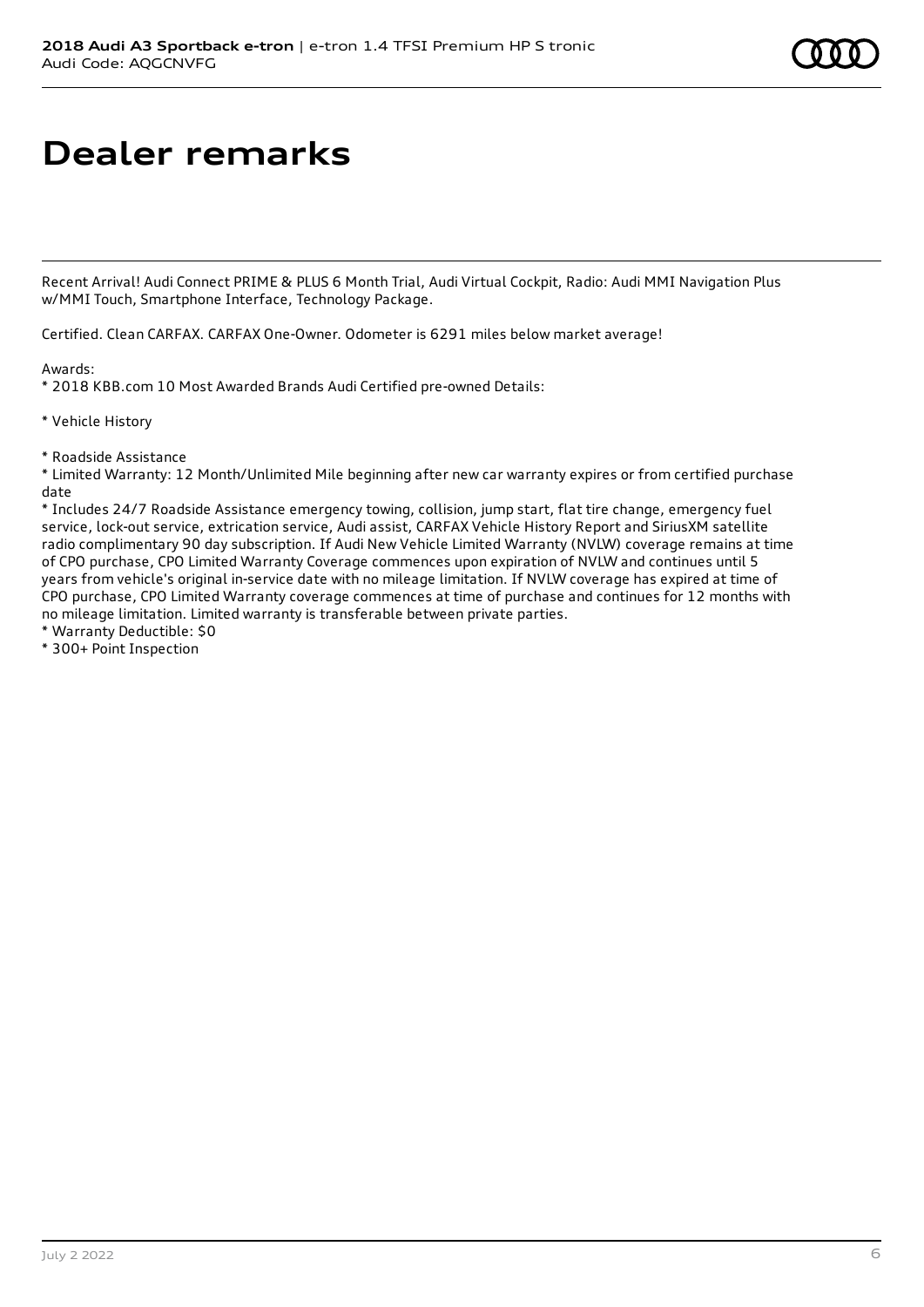## **Technical Specifications**

### **Engineering | Performance**

| Engine type                                      | Four-cylinder                                 |
|--------------------------------------------------|-----------------------------------------------|
| Acceleration (0 - 60 7.6 seconds seconds<br>mph) |                                               |
| Engine block                                     | Cast-iron                                     |
| Induction/fuel injection Turbocharged/TFSI®      |                                               |
| Cylinder head                                    | Aluminum-alloy                                |
| Max. output ps/hp                                | 204 (combined output) @ rpm                   |
| stroke                                           | Displacement/Bore and 1,395/74.5 x 80.0 cc/mm |
| Top track speed <sup>1</sup>                     | 130 mph mph                                   |
| Torque                                           | 258 (combined output) lb-ft@rpm               |
| Valvetrain                                       | 16-valve DOHC                                 |

### **Electrical system**

| Hybrid system battery | 8.8kWh lithium-ion hybrid battery<br>module                                       |
|-----------------------|-----------------------------------------------------------------------------------|
| Hybrid engine         | 102-hp (75kW) liquid-cooled three-<br>phase hybrid AC electric<br>motor/generator |

## **Driveline**

| 0.840:1                                                                                          |
|--------------------------------------------------------------------------------------------------|
| 1st-4th 3.750: 1, 5th-6th 2.885: 1                                                               |
| 1.020:1                                                                                          |
| Six-speed S tronic <sup>®</sup> dual-clutch<br>automatic transmission with front-<br>wheel drive |
| 1.023:1                                                                                          |
| 2.773:1                                                                                          |
| 1.852:1                                                                                          |
| 2.864:1                                                                                          |
| 3.500:1                                                                                          |
|                                                                                                  |

### **Steering**

| Steering type                             | Electromechanical power steering<br>system |
|-------------------------------------------|--------------------------------------------|
| Turning diameter, curb-35.8 ft<br>to-curb |                                            |
| Steering ratio                            | 15:3:1                                     |

### **Suspension**

| Front axle | MacPherson strut front suspension |
|------------|-----------------------------------|
| Rear axle  | Four-link rear suspension         |

### **Brake system**

| <b>Front brakes</b> | 12.3 (ventilated disc) in |
|---------------------|---------------------------|
| Rear brakes         | 10.7 (solid disc) in      |
| Parking brake       | Electromechanical         |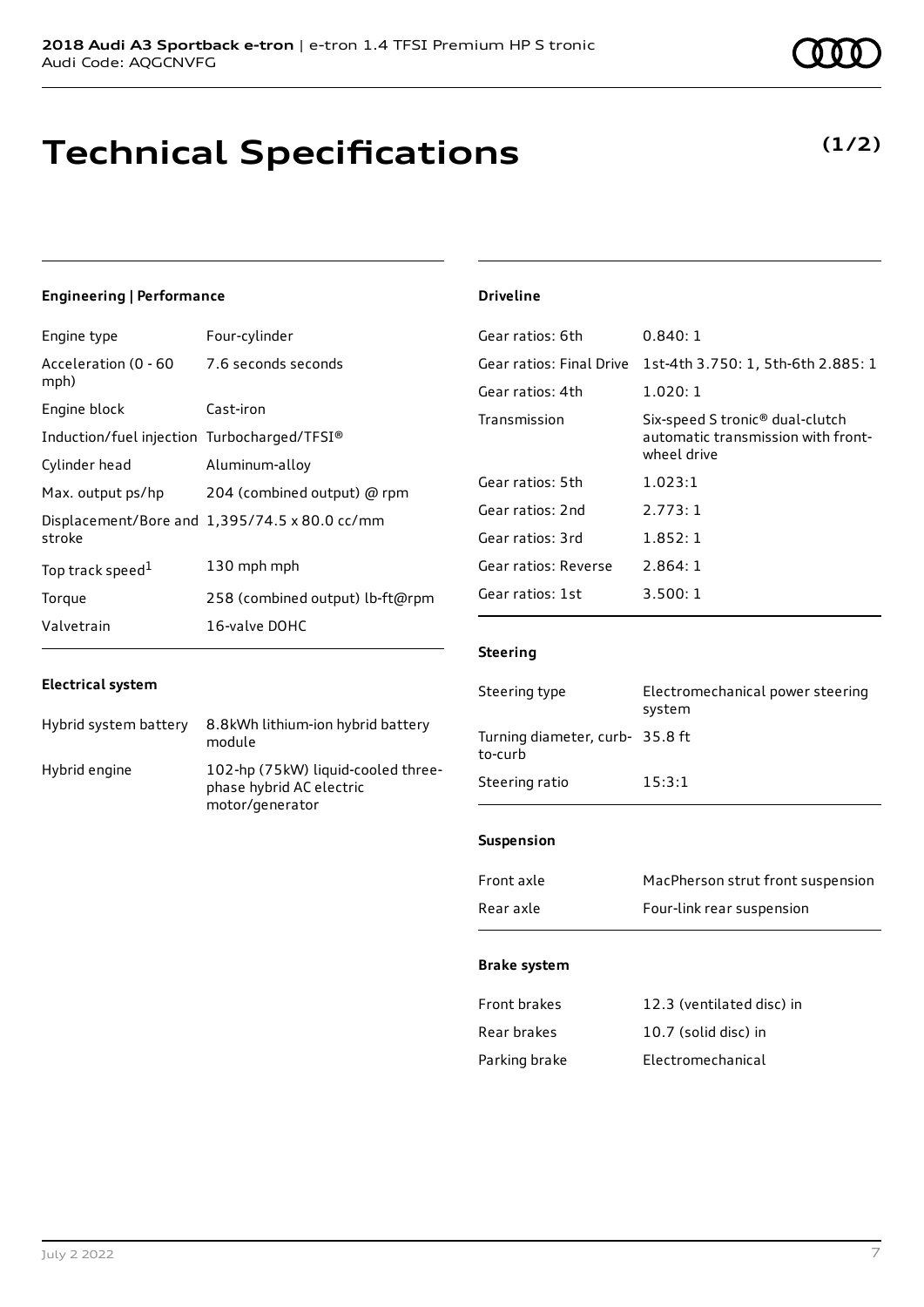technology — fully galvanized steel unibody with aluminum hood and

## **Technical Specifications**

Material **Lightweight construction** 

Warranty 4-year/50,000-mile Audi New

Maintenance 12-month/10,000-mile (whichever

front subframe

Vehicle Limited Warranty

occurs first) NO CHARGE first scheduled maintenance

## **Exterior Measurements**

**Warranty | Maintenance**

**Body**

| Height                        | 56.1 in    |
|-------------------------------|------------|
| Length                        | 169.7 in   |
| Wheelbase                     | $103.5$ in |
| Drag coefficient              | 0.32 Cw    |
| Overall width with<br>mirrors | 77.4 in    |
| Track rear                    | 59.6 in    |
| <b>Track front</b>            | 60.7 in    |
| Curb weight                   | 3,616 lb   |

#### **Interior measurements**

| Seating capacity                          | 5                    |
|-------------------------------------------|----------------------|
| Shoulder room, rear                       | 52.9 in              |
| Head room with front<br>sunroof           | 38.7 in              |
| Leg room, rear                            | 35.4 in              |
| Shoulder room, front                      | 54.8 in              |
| Head room with rear<br>sunroof            | 37.5 in              |
| Leg room, front                           | 41.2 in              |
| Cargo volume, rear<br>seatbacks up/folded | 13.6/NA cu ft, cu ft |



## **(2/2)**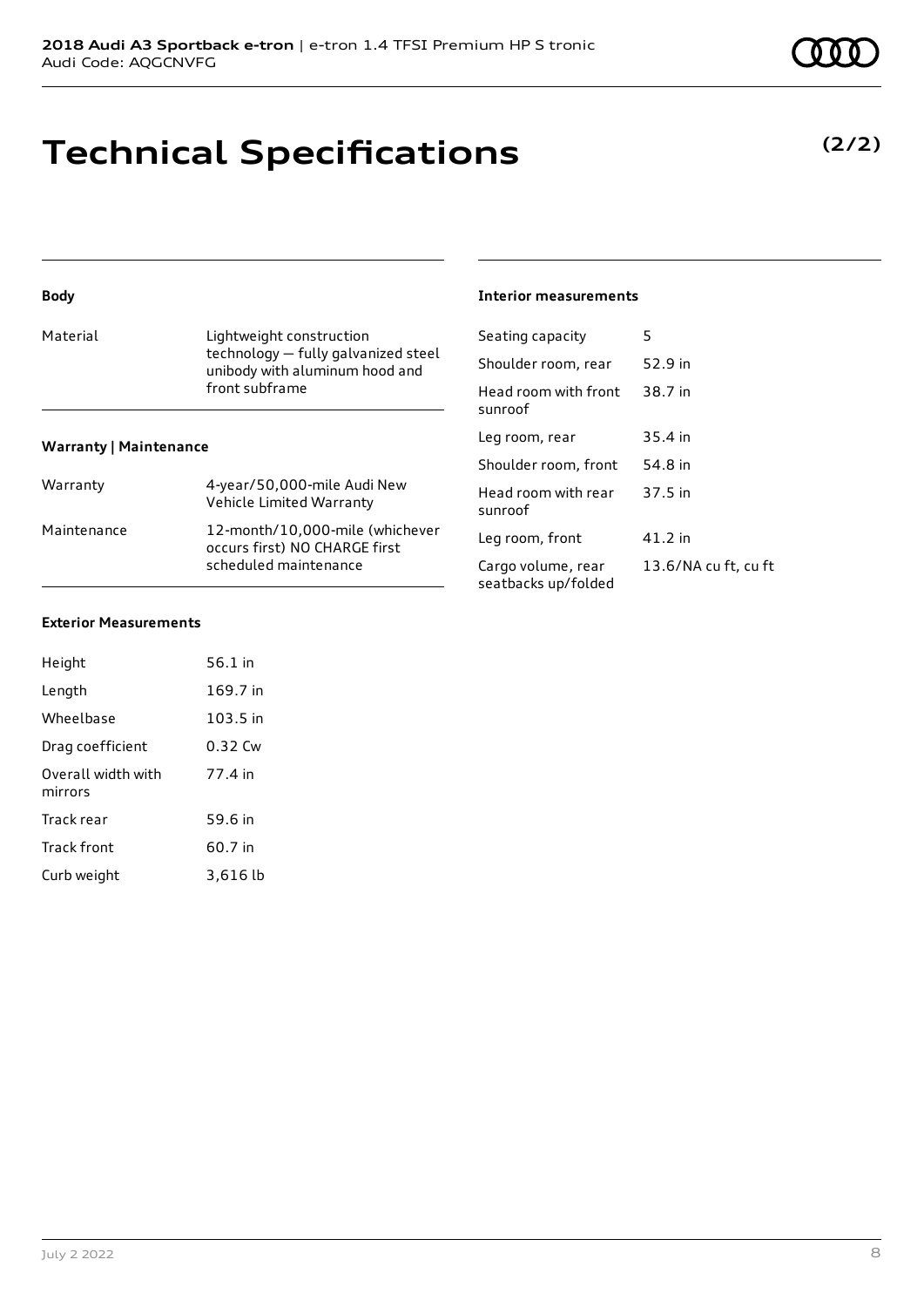## **Contact**

Dealer **Audi Palo Alto**

1730 Embarcadero Rd 94303 Palo Alto CA

Phone: 6508566300 FAX: 6508562337

www: [https://www.audipaloalto.com](https://www.audipaloalto.com/)